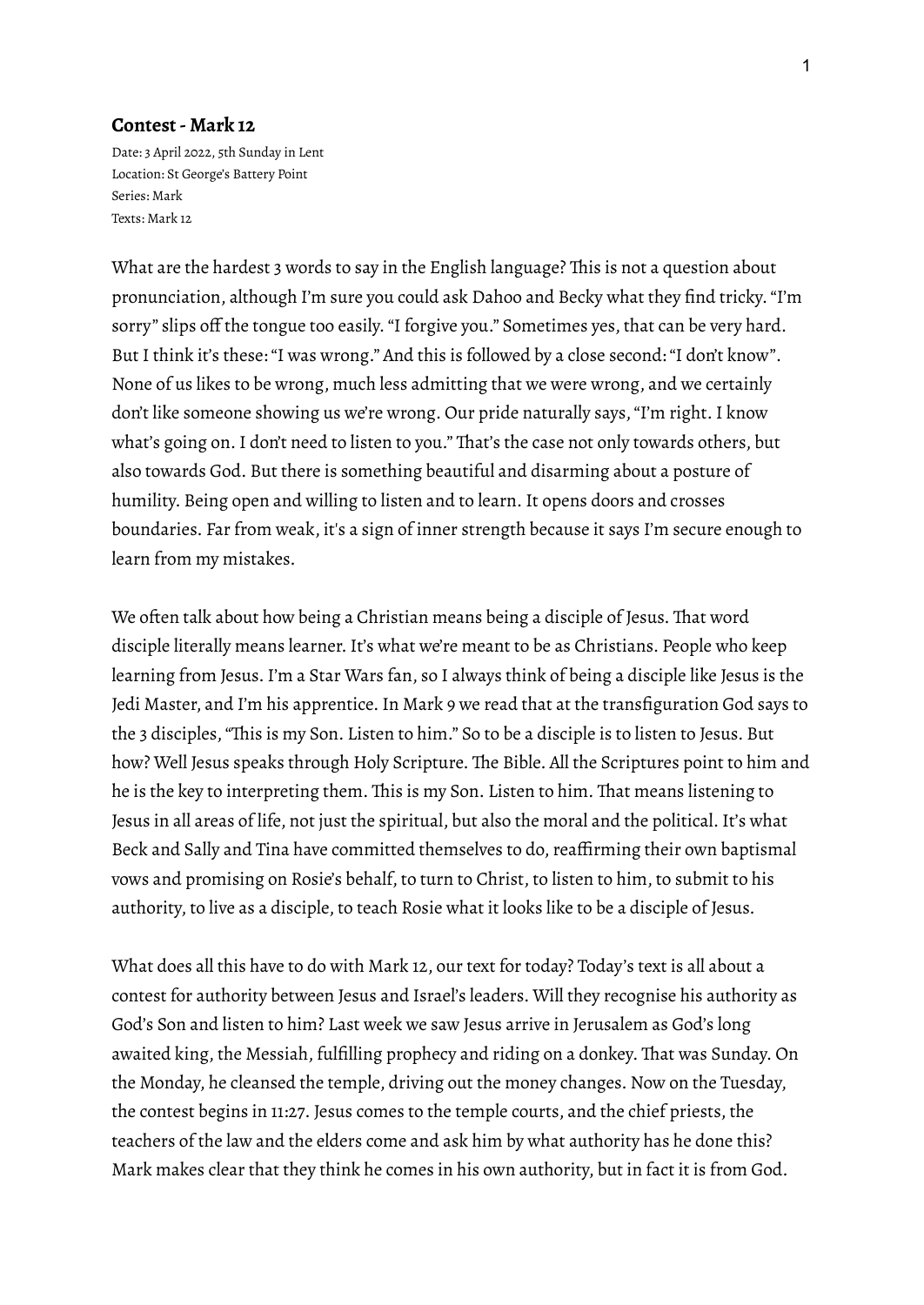And for the rest of the chapter we are ringside, as it were, to a verbal boxing match, a contest of authority, where the different leaders of Israel step into the ring with Jesus. He dodges each of their blows, and his counterpunch floors them.

Through Mark we've been asking 3 questions. Who is Jesus? What is the Kingdom of God? How do we follow him? When Jesus comes he challenges and replaces all other authorities. As each fighter steps into the ring, the contest takes us deeper into each of those questions. This is such a fun chapter. Switching metaphors,I would love to take you close up through this chapter like the horse and carriage tour of Battery Point, but instead we're going to hop in the sea plane down at Constitution dock and go for a fly over. So fasten your seatbelts. Open your Bibles. Stow your tray tables and let's take off.

## **Round 1,The parable of the tenants in the vineyard.**

In verses 1-12 Jesus tells a parable about a vineyard. The vineyard of course is Israel. The tenants are Israel's spiritual and political leaders. God sends different servants to collect some of the fruit of the vineyard, but they're all treated shamefully. At last the vineyard owner has only his son who he loves left to send."Surely they will respect him?" But no, they kill him and throw him out of the vineyard. Jesus has predicted his death three times, and here he does so again. But now he adds the ominous warning. God will come and throw out the tenants who kill his Son and give the vineyard to others.It's a well aimed right hook. The chief priests, teachers of the law and the elders all know that Jesus had spoken this parable against them. The irony is that they go and try and do exactly what Jesus says they will do try and lay hands on him to kill him. Jesus is the Son whom the Father loves.If the vineyard is the kingdom of God, then it is given only to those who recognise Jesus as the Son whom the Father loves, who welcome him, who listen to him, who honour him. No longer will the kingdom be an ethnic geopolitical entity, but made up of people from every nation and language who bow the knee to Jesus.

#### **Round 2,Give to Caesar what is Caesar's and to God what is God's.Verse 13-17.**

The chief priests, teachers of the law and elders tap out and into the ring step 2 unlikely bedfellows, the Pharisees and Herodians. The Pharisees were deeply concerned with the right interpretation of the Scriptures and obedience to the Law. The Herodians are backers of Herod, the half Jewish puppet king. Normally they couldn't stand to be in the same room, but here they are united in their hatred of Jesus. They lay their trap."Is it right to pay taxes to Caesar or not?" The Herodians would naturally say yes, the Pharisees no. To say yes would be spiritual betrayal, to say no, treason against Rome. Jesus dodges the left and right combo and lands his own jab to the ribs.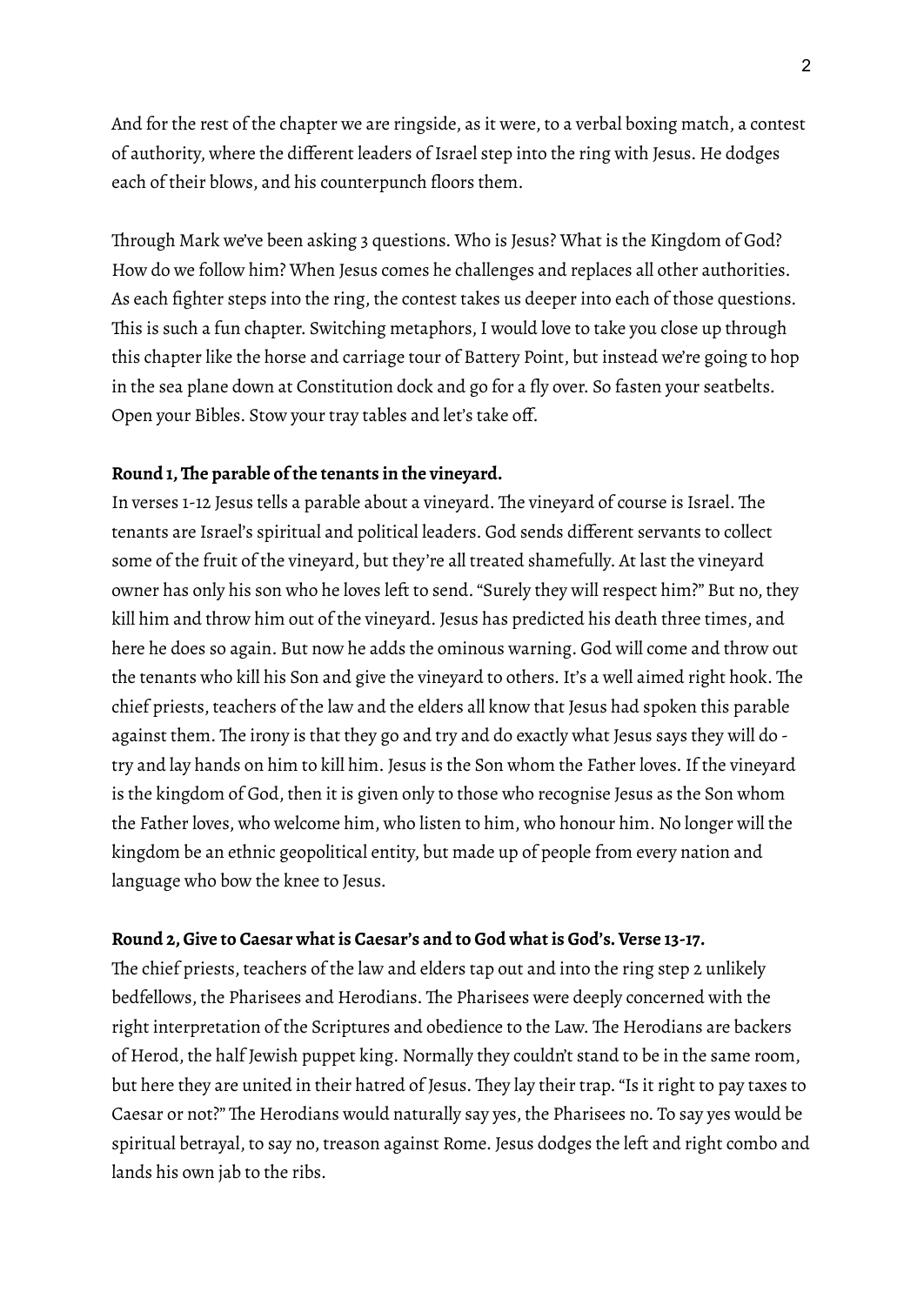"Bring me a denarius and let me look at it." **16** They brought the coin, and he asked them,"Whose image is this? And whose inscription?" "Caesar's," they replied.

**17** Then Jesus said to them,"Give back to Caesar what is Caesar's and to God what is God's."

With this response Jesus cuts across a whole history of false dichotomies that we still live with today. The kingdom of God is not what you expect. It's not Faith versus Reason. Religion versus Science. Private versus Public. The Sacred versus the Secular. Jesus' words are a window into the whole of the Bible's teaching about the relationship between the Church and the State. *Give back to Caesar what is Caesar's*. Pay the imperial tax. *"Leteveryone be subject to the governing authorities, forthereis no authority except that which God hasestablished,"* writes the apostle Paul. *"Thisis why you pay taxes, forthe authorities are God'sservants, who give theirfull timeto governing."* <sup>1</sup> Or again, St Peter writes, *"Submit yourselvesforthe Lord'ssaketo every human authority, whetherto theemperor, asthesupreme authority, orto governors who aresent by him to punish those who do wrong and to commend those who do right."* <sup>2</sup> The God given role of government is to establish and maintain justice. As disciples, we're called to be good neighbours, to use our Christian freedom to serve our neighbours, to submit to governments, to render them the honour that is their due.

*Giveto God what is God's.* And what is that? Well if the coin bears the image of the emperor, what bears the image of God? People. There is a limit to the authority of the State. It cannot own people, body or soul. When it tries to, it oversteps its God given role. For all its coercive power, it cannot change the heart. Only the Spirit of God can do that, and so we should be wary of any attempts to try and bring in the Kingdom of God by political means. God however does have a claim on us. We bear his image. Through Christ he offers us his life for ours. He calls us to worship him with our whole selves, body and soul. As disciples of Jesus, we are not our own. We belong to God. Our bodies are his temple. We have been bought at a price. So, no matter what our culture or experience says, we are to honour God with our bodies. 3

## **Round 3,God is the God of the living, not the dead.Verses 18-27**

Winded, the Pharisees and Herodians, crawl out of the ring and up step the Sadducees. The Sadducees were mainly drawn from the priests and ruling class in Jewish society. They

 $<sup>1</sup>$  Romans 13:1-7</sup>

<sup>2</sup> 1 Peter 2.13-14

<sup>3</sup> 1 Corinthians 6.19-20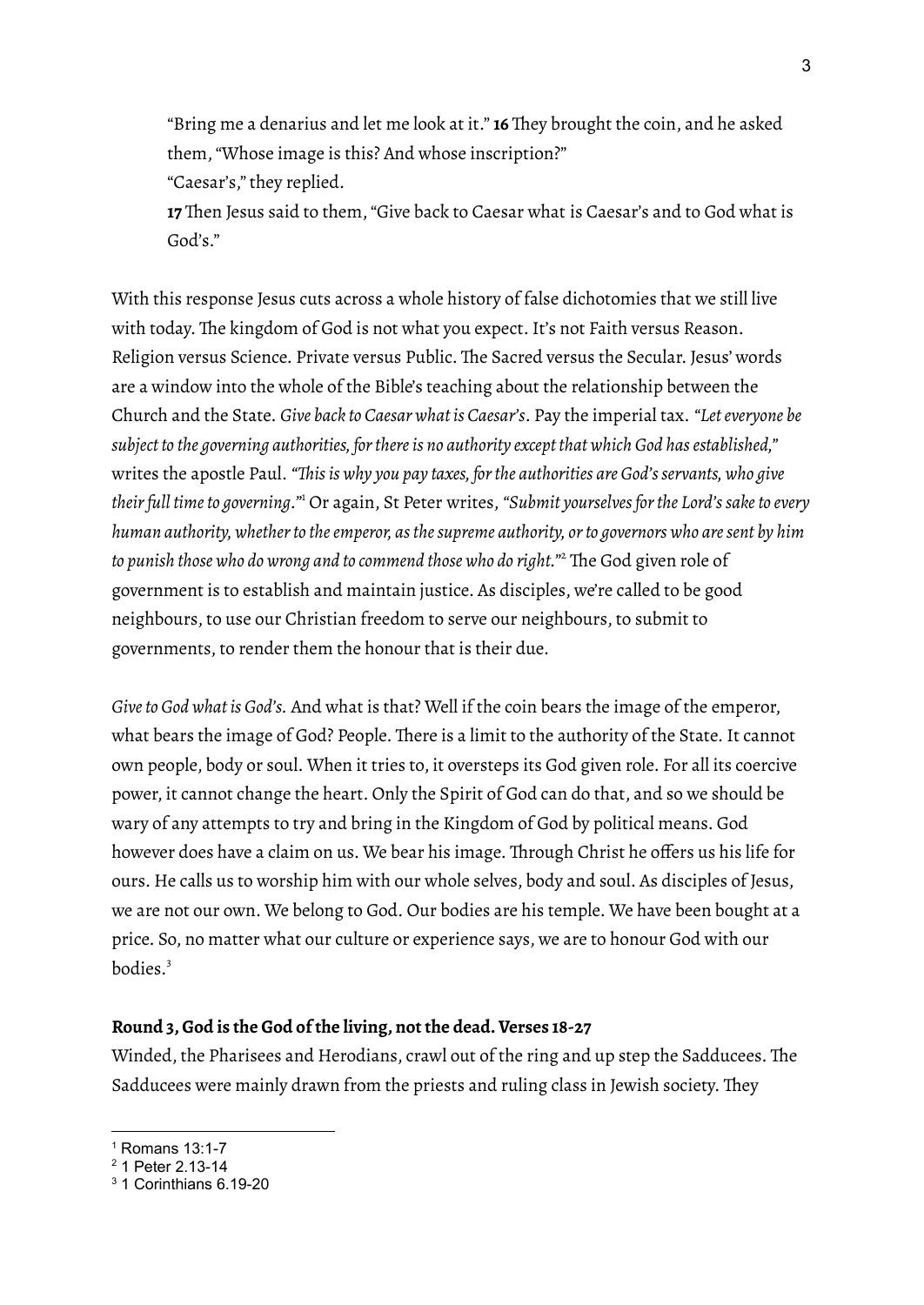controlled worship at the temple, and so their hope was all about maintaining the peace, not to mention their own power, through cooperation with Rome. That temporal political focus means they neglected the spiritual side of human existence. Mark draws attention to this when he says that, unlike the Pharisees, they "say there is no resurrection." It's from this position of scepticism that they attempt to land a haymaker.

The law says that if a man dies without an heir his brother has to marry his widow to provide him offspring. The Sadducees try to use this law to reduce the idea of the resurrection to an absurdity. It's not seven brides for seven brothers, but one bride for seven brothers. And whose wife will she be at the resurrection, eh Jesus? Stick that in your theological pipe and smoke it. Jesus blocks the punch and lands his own left and right.

*Are you not in error because you do not know the Scriptures orthe power of God? 25 When the dead rise, they will neither marry nor be given in marriage; they will belikethe angelsin heaven. 26Now about the dead rising—have you notread in the Book of Moses, in the account of the burning bush, how God said to him, 'I am the God of Abraham, the God ofIsaac, and the*

*God of Jacob'? 27 Heis not the God of the dead, but of theliving. You are badly mistaken!"* Jesus here speaks about our Hope. In the creed we say that we believe that Christ will come again in glory and his kingdom will have no end, and that we believe in the resurrection of the dead. Jesus'response to the Sadducees shows that our hope for the kingdom transcends the political realities of this world. The job of governments is justice, and we work for justice, but human justice is always imperfect. The kingdom of God will bring perfect justice. But it comes in full with the resurrection. That means a transformation of human relationships and bodily life. Our culture lives as if romance and sex are our highest good and the pinnacle of human existence. The church can baptise this by making an idol out of marriage. But God is our highest good and ultimate hope. Marriage and sex are only for this life. Indeed they are signs that point to perfect intimacy and pleasure we will enjoy with God when Christ the bridegroom comes. And so it is that singleness too points to and anticipates the ultimate union with God for which we all wait. Will you listen to Jesus with your hopes?

## **Round 4,the 2 greatest commandments, verses 28-34**.

One of the teachers of the law steps into the ring. After seeing the Pharisees, Saduccees and Herodians knocked out, he's giving his opponent more respect. He asks Jesus,"Of all the commandments, which is the most important?"

Jesus gives him a two for one combo, quoting 2 key laws from Moses.

*The most important one," answered Jesus,"isthis: 'Hear, O Israel: The Lord our God, the Lord is* one. 30 Love the Lord your God with all your heart and with all your soul and with all your mind